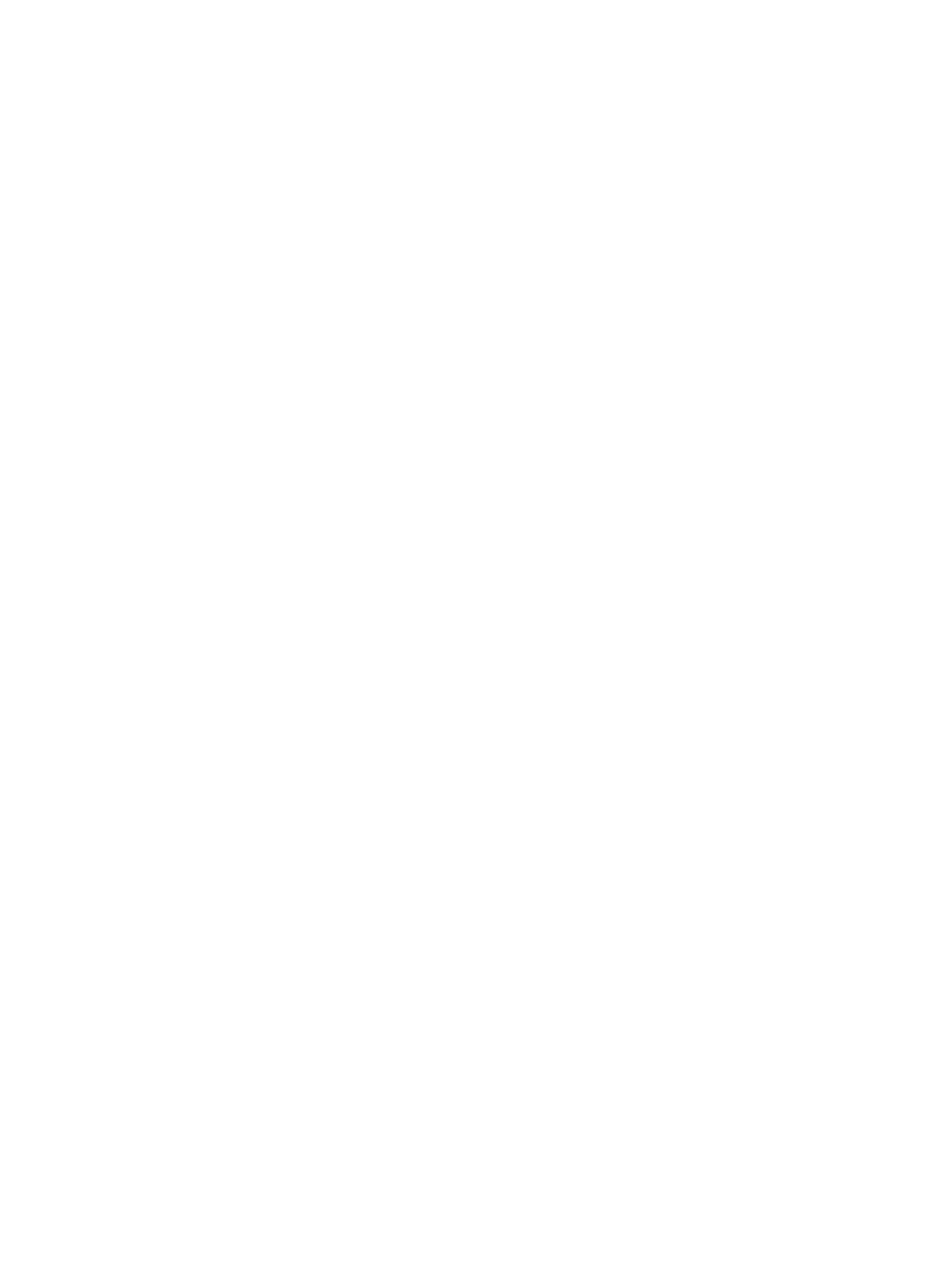

This introduction enables you to better understand how to get the most from your Harrison Reports.

#### **Your Role, Interactions, and Current Issues**

Before reviewing your Harrison Reports, reflect on the following and write down some brief answers:

**Your Role:** What are your key responsibilities? (For example: Managing others' performance, formulating strategies, innovating, implementing, or selling).

**Your Interactions:** What types of interactions do you have with others? (For example: brainstorming, holding others' accountable, influencing ideas, making collaborative decisions, providing clarity around objectives or priorities, or responding to others' needs).

**Current Issues:** Which of your responsibilities do you think are going well? What aspects of your job do you find most challenging? What do you want to improve?

The above issues provide a context for better understanding your reports.

#### **What Harrison Measures**

Harrison measures behavioral tendencies, interests, and preferences. We don't put people in boxes with labels like general personality assessments do. The purpose is to help you navigate your career by identifying your key strengths, best roles, and ways to further your success.

# **Enjoyment Performance Theory - The first of two Harrison Theories**



When we enjoy a task or behavior, we tend to do it more often and get better at it.

This elicits positive feedback or a sense of satisfaction, reinforcing our enjoyment and tendency. The cycle repeats.

When we don't enjoy a task or behavior, we tend to avoid it and we don't get better at it.

This elicits negative feedback or a sense of dissatisfaction, reinforcing our dislike to be an avoidance. The cycle repeats.

# **Focus on Trait Definitions**

Trait names appearing on the reports have a definition next to it. Focus on the definition because the meaning can often be misinterpreted. What is measured is the definition, not the trait name. For example, Harrison's definition for Assertive is "the tendency to put forth one's own wants and needs". It does not mean being pushy or aggressive.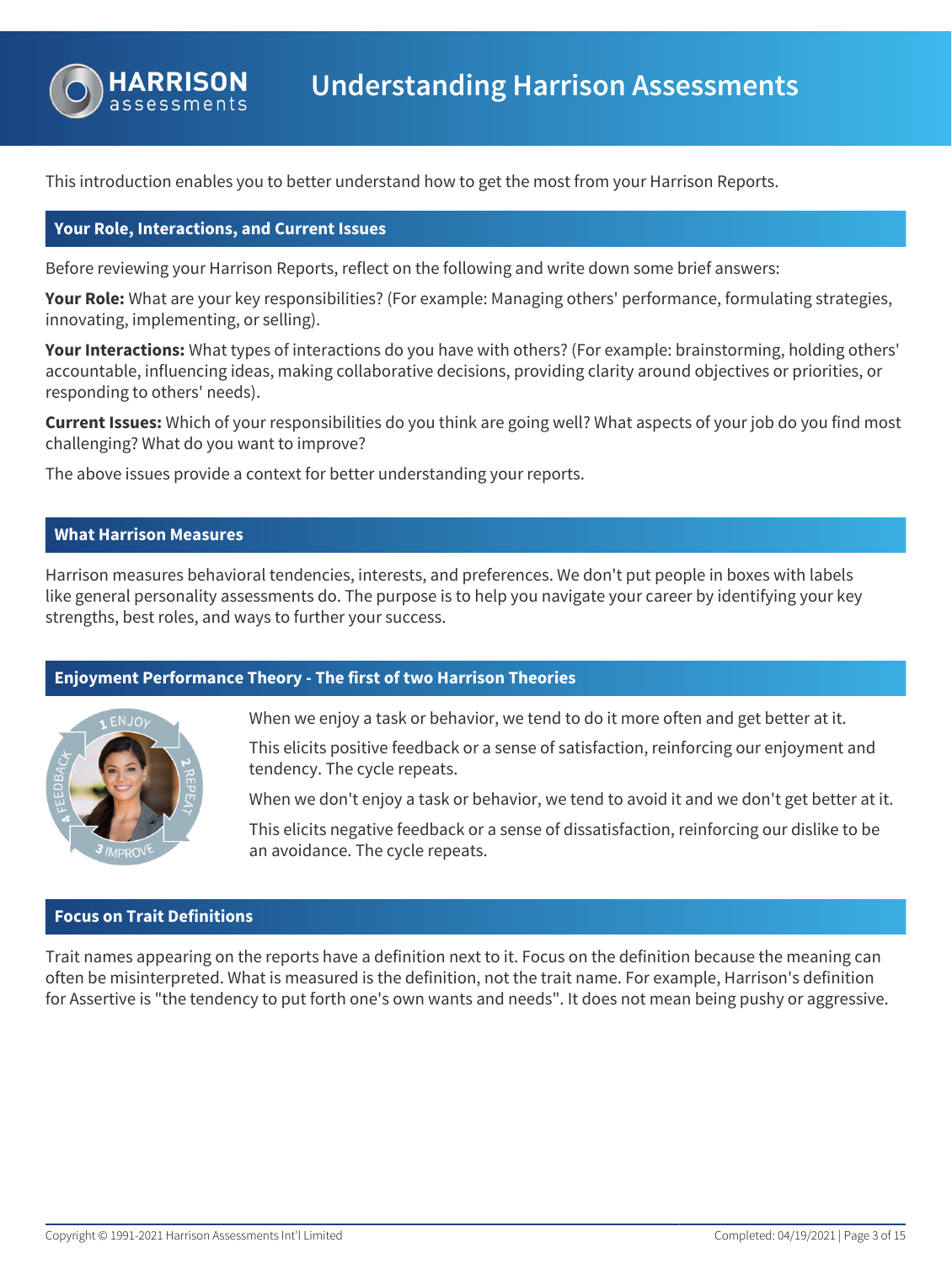

# **The Harrison Measurement Scale**

Traits are measured on a 2 to 10 scale with your strongest preference and tendency being 10 and your lowest preference and tendency being 2. A score of 6 is the midpoint in which you neither like or dislike that factor. The intensity of the preference/tendency starts from 6 (the midpoint) and accelerates in both directions. A score above 9 indicates an extremely strong preference/tendency and a score below 3 indicates an extremely strong preference not to do it.



# **Reliability**

Each questionnaire result has a reliability percentage, which is displayed in the upper left on the first page of each report. Eighty percent or greater indicates your answers were truthful, self-aware, and you were paying attention. Your reliability percentage is 99.2.

# **Highlighted Traits Relate to Your Job**

On some reports, factors have highlights indicating a specific job was selected when running the report. If the trait has a green highlight, a high score (the higher the better) is likely to contribute to job satisfaction and success for that job. If the trait has a blue highlight, a lack of that trait (a score of less than 5) could hinder your satisfaction and success for that job.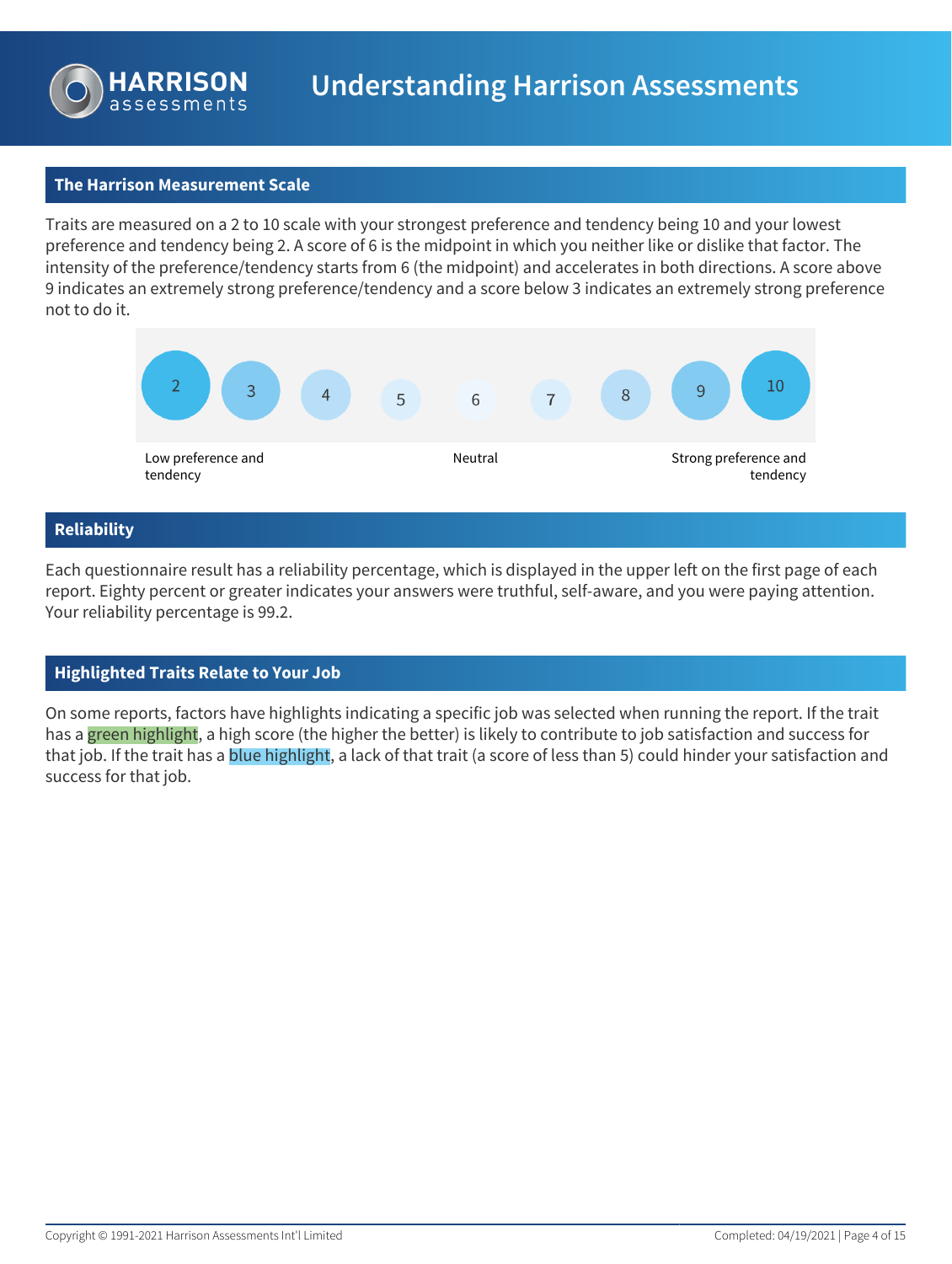

# **REPORT FOR**

ID: DEMO1

#### **DATE OF COMPLETION** 04/19/2021

**FULFILLMENT UPDATED** 04/19/2021

**RELIABILITY - 99.2%** Answers were very likely accurate and truthful

**ORGANIZATION** Comfort Career Connections



#### **Overall Fulfillment score = 58%** 0 5 10 15 20 25 30 35 40 45 50 55 60 65 70 75 80 85 90 95 100 Unfulfillment outweighs fulfillment **Partially fulfilled &** partially unfulfilled Fulfillment outweighs unfulfilment

Engagement is the combination of being suitable for the job and fulfilling one's employment expectations. This report focuses on the fulfillment aspects and should be considered in combination with the Job Success Analysis (Suitability) report.

The overall fulfillment score measures the degree to which an individual's important expectations are fulfilled. It considers the importance given by ID: DEMO1 to each employment expectation as well as their perceived level of fulfillment.

The Engagement and Employment Expectations report enables individuals and managers to enter fruitful discussions that establish mutually beneficial, longterm employment relationships.

# **How to Interpret**

An overview of the eight areas of expectation is displayed on the following page. The bullet points below explain how to interpret the graph (see figure 1 below):

- The dark blue bars are the Individual's Expectations.
- The light blue bars are the Supporting Behaviors that help fulfill the corresponding expectation(s).
- The length of the bars reflect the strength of the expectations or supporting behaviors.
- Important Expectations are those the individual rated as 6 or greater in importance.
- Each Important Expectation has a Fulfillment percentage score to the right which indicates the degree to which the individual feels it is currently fulfilled (assuming this section of the SmartQuestionnaire was completed).
- Fulfillment scores follow a color code which is based on both the degree of expectation and the current fulfillment level - Green indicates discussion is probably not needed, Yellow indicates discussion may be needed and Red indicates discussion is urgently needed.



# **For Managers**

Start by focusing on your team member's Red fulfillment scores. Explore their expectations and request examples and/or specifics regarding what is expected and what would be necessary from both the individual and the organization to fulfill this expectation.

For example if Wants Career Development is high then explore the specific type of career development the individual is seeking and how that might be fulfilled in the current job. Consider what the organization can offer and what would be expected from the individual.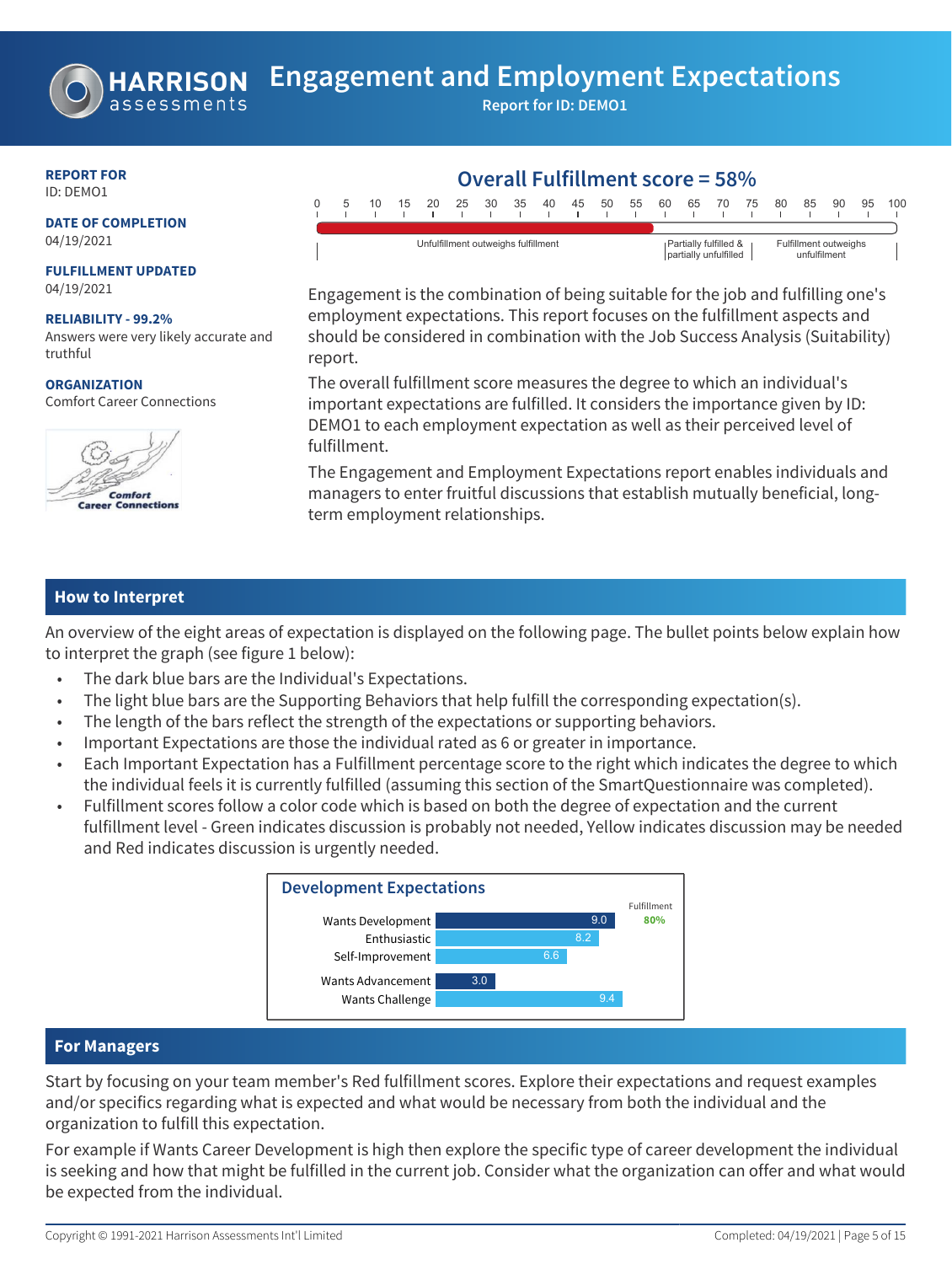# **For Individuals**

Start by reviewing the Green fulfillment scores to reinforce the areas where your expectations are mostly fulfilled. Then review the Yellow and Red fulfillment scores and identify the specific issues related to what you would like from the organization. Also consider the behaviors or contributions you might need to develop in order to achieve this expectation. Note strong scores on the Supporting Behaviors (light blue bars) are usually needed to fulfill the related expectation.

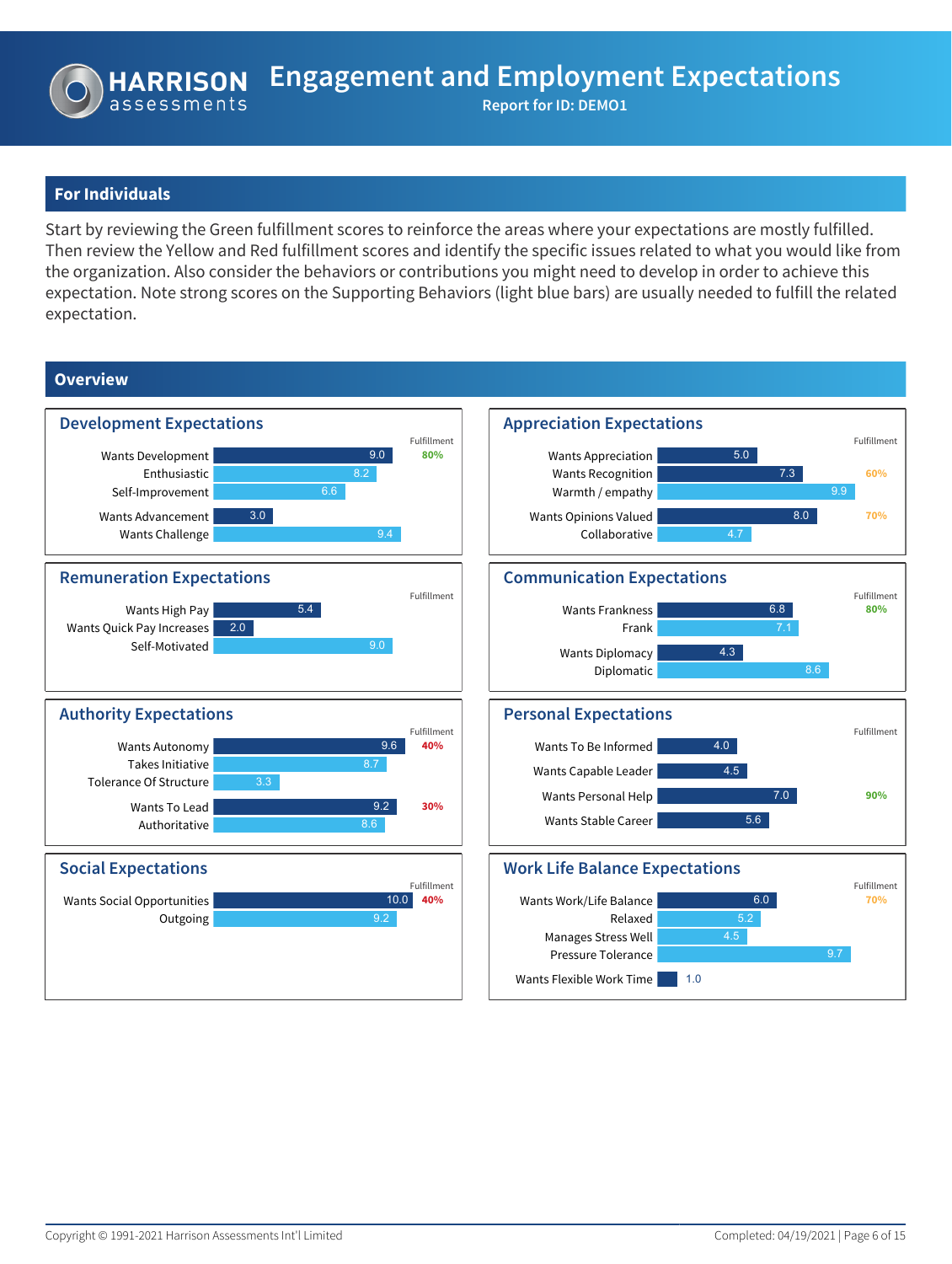# **Development Expectations**

**This section analyzes employee expectations for development opportunities, highlights related organizational behavior, and provides guidelines for managing career development expectations. This section also shows the person's level of fulfillment for each expectation.**



**Wants Development**: The desire to have work opportunities to learn new skills or increase abilities

**Enthusiastic**: The tendency to be eager and excited toward one's own goals

**Self-Improvement**: The tendency to attempt to develop or better oneself

### **Tendencies for Wants Development**

ID: DEMO1 considers career development to be very important and thus, it is very important to provide development opportunities. ID: DEMO1 believes this expectation is reasonably likely to be fulfilled with his/her existing employer. There is little or no gap between the expectation and level of expected fulfillment. Therefore, it is probably not necessary to discuss this topic or create a related plan. ID: DEMO1 has a strong tendency to be clear about goals. Thus, he will probably have career development goals in mind. Discuss those goals to obtain a clear understanding before suggesting or creating a development plan.

ID: DEMO1 considers self-improvement to be reasonably important and may be reasonably willing to develop new competencies related to career development.



**Wants Advancement**: The desire to have work opportunities to expand one's career or responsibilities

**Wants Challenge**: The willingness to attempt difficult tasks or goals

#### **Tendencies for Wants Advancement**

ID: DEMO1 considers career advancement to be unimportant and thus, it is unimportant to provide information about advancement opportunities that are available and what is required to achieve them. ID: DEMO1 is very willing to pursue difficult challenges related to career advancement. If advancement is considered, he will probably embrace any challenges related to advancement.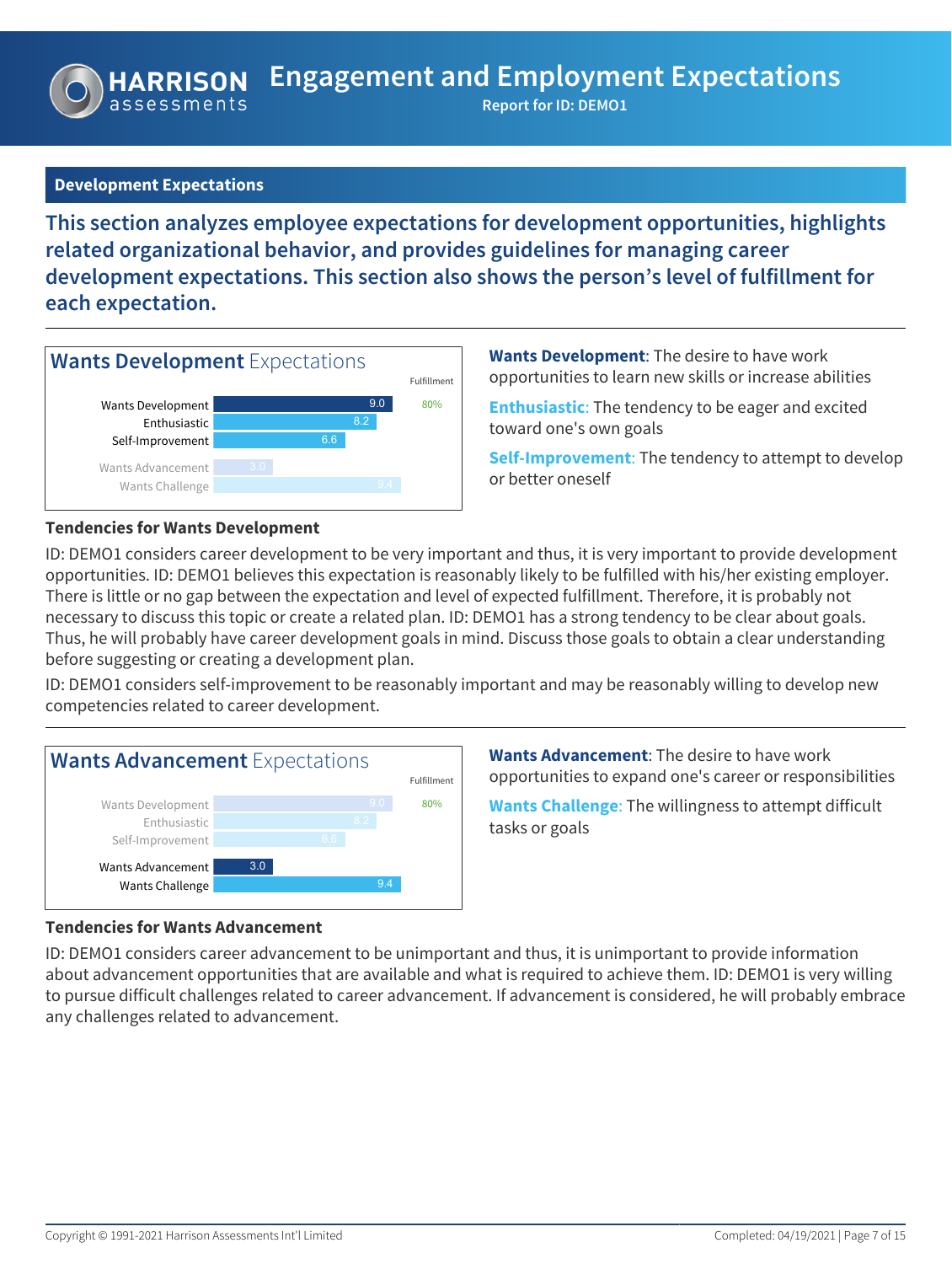# **Appreciation Expectations**

**This section analyzes employee expectations and organizational behavior related to giving and receiving appreciation and provides guidelines for managing the need for recognition. This section also shows the person's level of fulfillment for each expectation.**



**Wants Appreciation**: The desire to have an employer who expresses appreciation for one's work

**Wants Recognition**: The desire for positive acknowledgement (from others) related to one's abilities and strengths

**Warmth / empathy**: The tendency to express positive feelings and affinity toward others

### **Tendencies for Wants Appreciation**

ID: DEMO1 considers receiving appreciation to be only moderately important. It is only moderately important for management to communicate sincere appreciation for work contributions.

ID: DEMO1 considers receiving recognition to be reasonably important. Consequently, it is reasonably important to find ways to provide recognition. This type of recognition should be related to acknowledging his strengths and capabilities. Giving more decision-making authority would be an excellent means of giving recognition. Giving greater autonomy would also be considered as recognition. ID: DEMO1 believes this expectation is moderately likely to be fulfilled with his/her existing employer. There is little or no gap between the expectation and level of expected fulfillment. Therefore, it is probably not necessary to discuss this topic or create a related plan.

ID: DEMO1 has an extremely strong tendency to express warmth and empathy. Consequently, it is more likely others will reciprocate with appreciation and recognition.



**Wants Opinions Valued**: The desire to have an employer who listens and gives importance to one's views

**Collaborative**: The tendency to collaborate with others when making decisions

#### **Tendencies for Wants Opinions Valued**

ID: DEMO1 considers it to be important for others to consider and value his opinions. Therefore, it is important that management listens to, acknowledges, and encourages his opinions. ID: DEMO1 believes this expectation is possible to be fulfilled with his/her existing employer. There is little or no gap between the expectation and level of expected fulfillment. Therefore, it is probably not necessary to discuss this topic or create a related plan. ID: DEMO1 has only a moderate tendency to be collaborative with regards to making decisions. This could hinder others from being more receptive and encouraging to his opinions.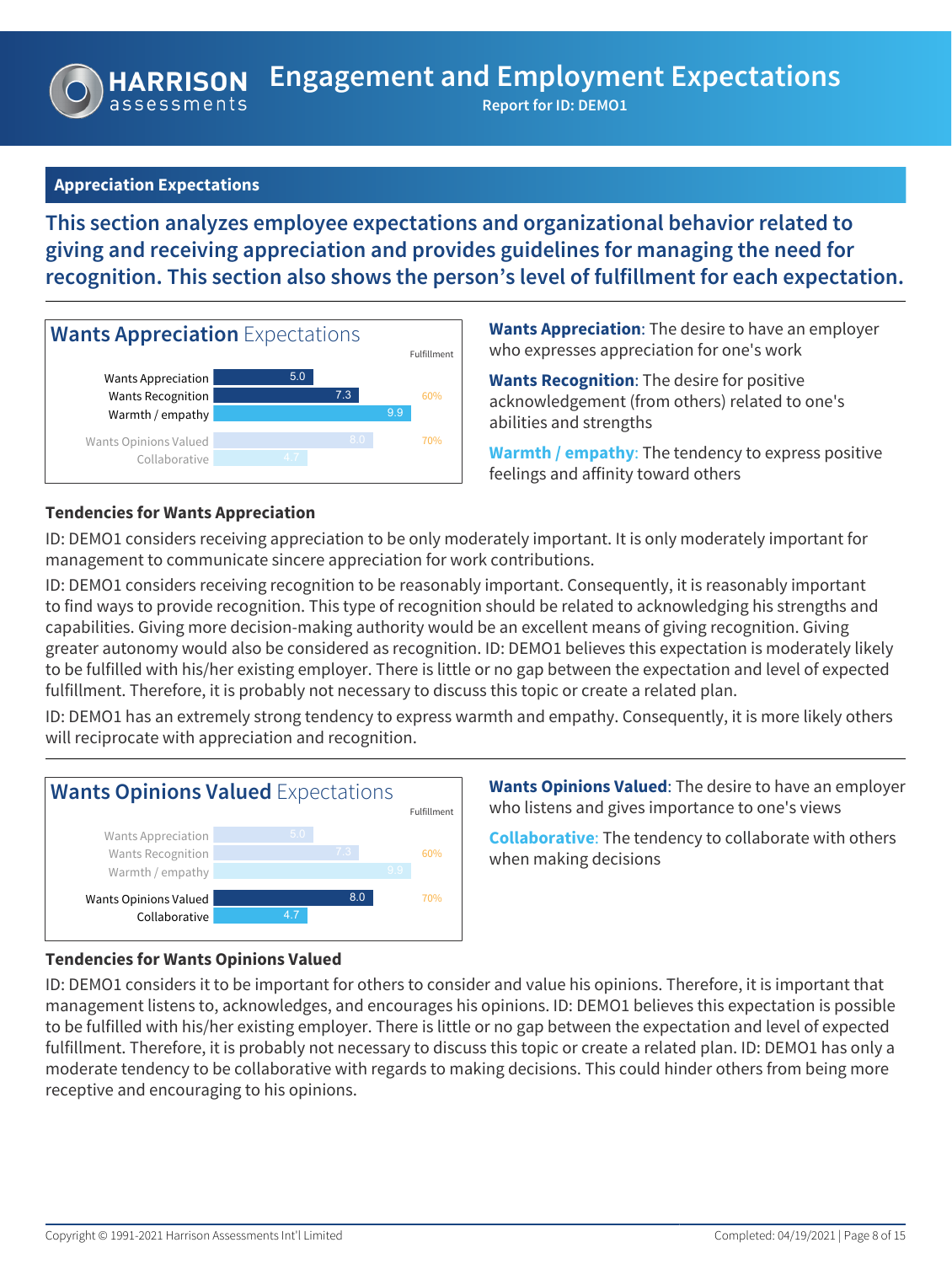# **Remuneration Expectations**

**This section analyzes employee expectations related to remuneration. The scores related to Wants High Pay and Wants Quick Pay Increases are compared to ID: DEMO1's level of self-motivation. Wants High Pay indicates the importance given to earning high pay levels, while Wants Quick Pay Increases indicates how quickly it is desired. This section also shows the person's level of fulfillment for each expectation.**



**Wants High Pay**: The desire to earn greater remuneration

**Wants Quick Pay Increases**: The desire to have an employer who offers relatively frequent pay increases

**Self-Motivated**: The drive to achieve including taking initiative, wanting challenge, and being enthusiastic about goals

### **Tendencies for Wants High Pay**

ID: DEMO1 considers earning higher pay levels to be only moderately important and thus, it is only moderately important to carefully explain how higher pay can be achieved.

ID: DEMO1 considers quick pay increases to be very unimportant. Consequently, ID: DEMO1 is probably not going to be too impatient about achieving higher pay.

ID: DEMO1 has a very strong tendency to be self-motivated independent of consideration about remuneration.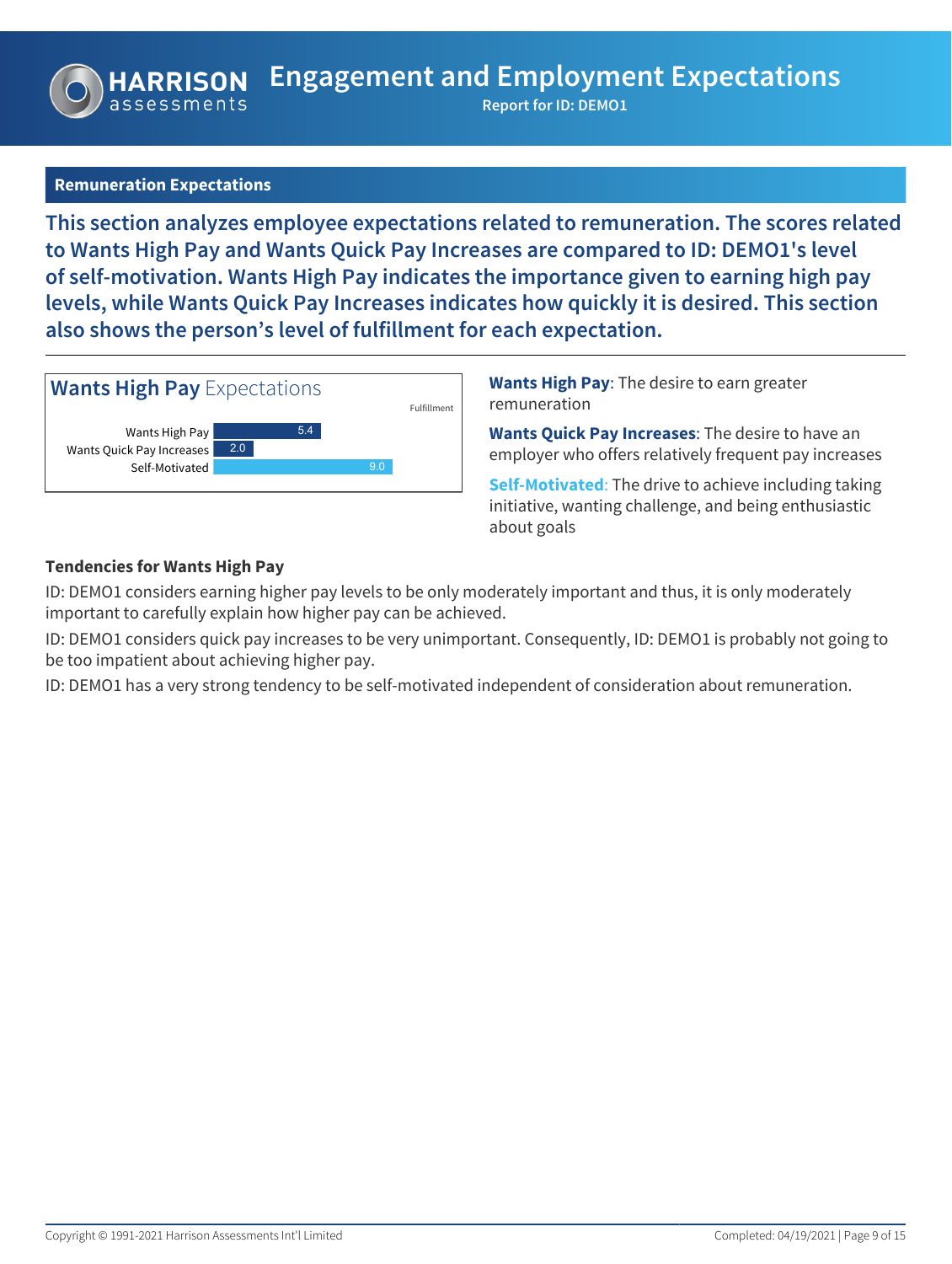# **Communication Expectations**

**This section analyzes communication expectations related to frankness and diplomacy. The scores on Wants Frankness, Wants Diplomacy, Frank and Diplomatic are compared to each other in a variety of ways to better understand expectations and behaviors related to communication. This section also shows the person's level of fulfillment for each expectation.**



**Wants Frankness**: The desire for others to be direct, straightforward, and to the point

**Frank**: The tendency to be straightforward, direct, to the point, and forthright

#### **Tendencies for Wants Frankness**

ID: DEMO1 has a reasonable desire for others to communicate in a frank and straightforward manner, including when giving feedback. ID: DEMO1 believes this expectation is reasonably likely to be fulfilled with his/her existing employer. There is little or no gap between the expectation and level of expected fulfillment. Therefore, it is probably not necessary to discuss this topic or create a related plan. ID: DEMO1 has a reasonable tendency to be frank when communicating. Consequently, management needs to ensure performance feedback is given in a direct and clear manner.



**Wants Diplomacy**: The desire for others to be tactful

**Diplomatic**: The tendency to state things in a tactful manner

#### **Tendencies for Wants Diplomacy**

ID: DEMO1 has little desire for others to be diplomatic during discussions and when giving feedback. ID: DEMO1 has a very strong tendency to be diplomatic when communicating.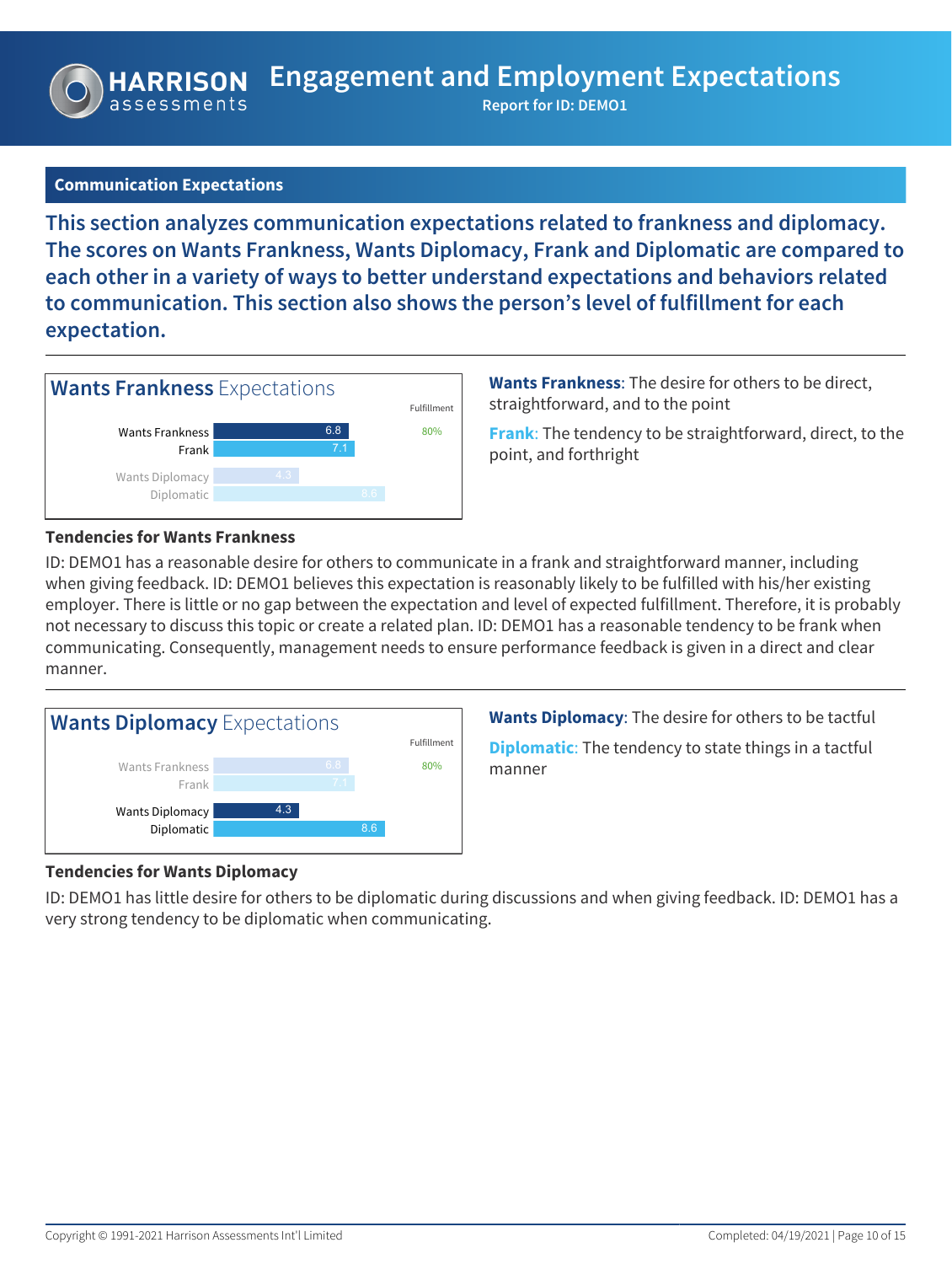# **Authority Expectations**

**This section analyzes issues related to authority including the relationship between the desire for autonomy and the level of initiative, the relationship between the desire to lead and the willingness to make decisions, and how one responds to structure. This section also shows the person's level of fulfillment for each expectation.**



**Wants Autonomy**: The desire to have freedom or independence from authority

**Takes Initiative**: The tendency to perceive what is necessary to be accomplished and to proceed on one's own

**Tolerance Of Structure**: The tolerance of following rules, schedules, and procedures created by someone else

# **Tendencies for Wants Autonomy**

ID: DEMO1 has an extremely strong desire to work autonomously. It is important to consider this desire related to the amount of autonomy required or given related to the job. It is also important to consider the tendency to take initiative related to the desire for autonomy. ID: DEMO1 believes this expectation is reasonably unlikely to be fulfilled with his/her existing employer. There is a large gap between the expectation and level of expected fulfillment. It is important to discuss this topic and if possible create a plan for resolution.

ID: DEMO1 has a very strong tendency to take initiative and thus, the initiative is sufficient for the amount of autonomy desired. He will have greater motivation if given opportunities to take initiative. Assuming ID: DEMO1 has the necessary experience and skills, give opportunities for initiative wherever possible and carefully explain the initiative that can and cannot be taken.

ID: DEMO1 tends to be very hesitant to accept a great deal of structure placed on him by the organization. Fortunately, his level of initiative is probably sufficient to self-manage without structure.



**Wants To Lead**: The desire to be in a position to direct or guide others

**Authoritative**: The desire for decision-making authority and the willingness to accept decision-making responsibility

#### **Tendencies for Wants To Lead**

ID: DEMO1 has a very strong desire to take a leadership role. ID: DEMO1 believes this expectation is unlikely to be fulfilled with his/her existing employer. There is a large gap between the expectation and level of expected fulfillment. It is important to discuss this topic and if possible create a plan for resolution. ID: DEMO1 tends to be very willing to accept decision-making authority. Management needs to delegate decision-making opportunities to him whenever warranted.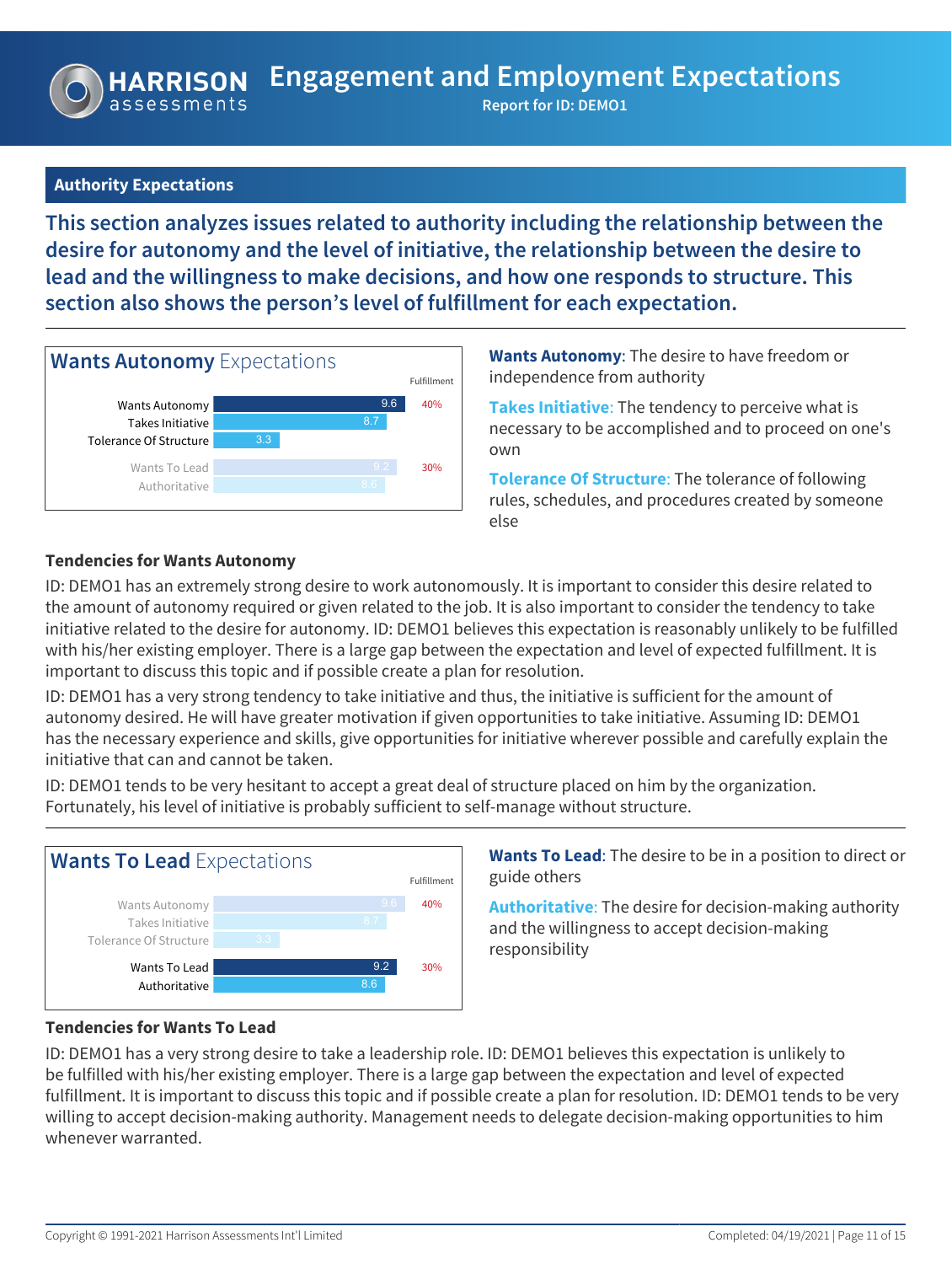# **Personal Expectations**

**IARRISON** 

**This section analyzes various issues related to personal expectations including the desire to be informed, the importance of working for a leader perceived to be capable, the desire for personal help from an employer, and the importance given to having a stable job. It includes guidelines on how to manage strong expectations in those areas. This section also shows the person's level of fulfillment for each expectation.**



**Wants To Be Informed**: The desire to have an employer who freely shares information related to one's work or job

# **Tendencies for Wants To Be Informed**

ID: DEMO1 has little desire to be informed related to company information.



**Wants Capable Leader**: The desire to have a leader one perceives to be capable

# **Tendencies for Wants Capable Leader**

Working for a capable leader is only moderately important to him.



**Wants Personal Help**: The desire to receive some form of employer support related to one's personal difficulties

# **Tendencies for Wants Personal Help**

ID: DEMO1 considers receiving personal help from the employer to be reasonably important. It is important to find out the type of personal help ID: DEMO1 wants and take the necessary actions wherever feasible. ID: DEMO1 believes this expectation is very likely to be fulfilled with his/her existing employer. There is little or no gap between the expectation and level of expected fulfillment. Therefore, it is probably not necessary to discuss this topic or create a related plan.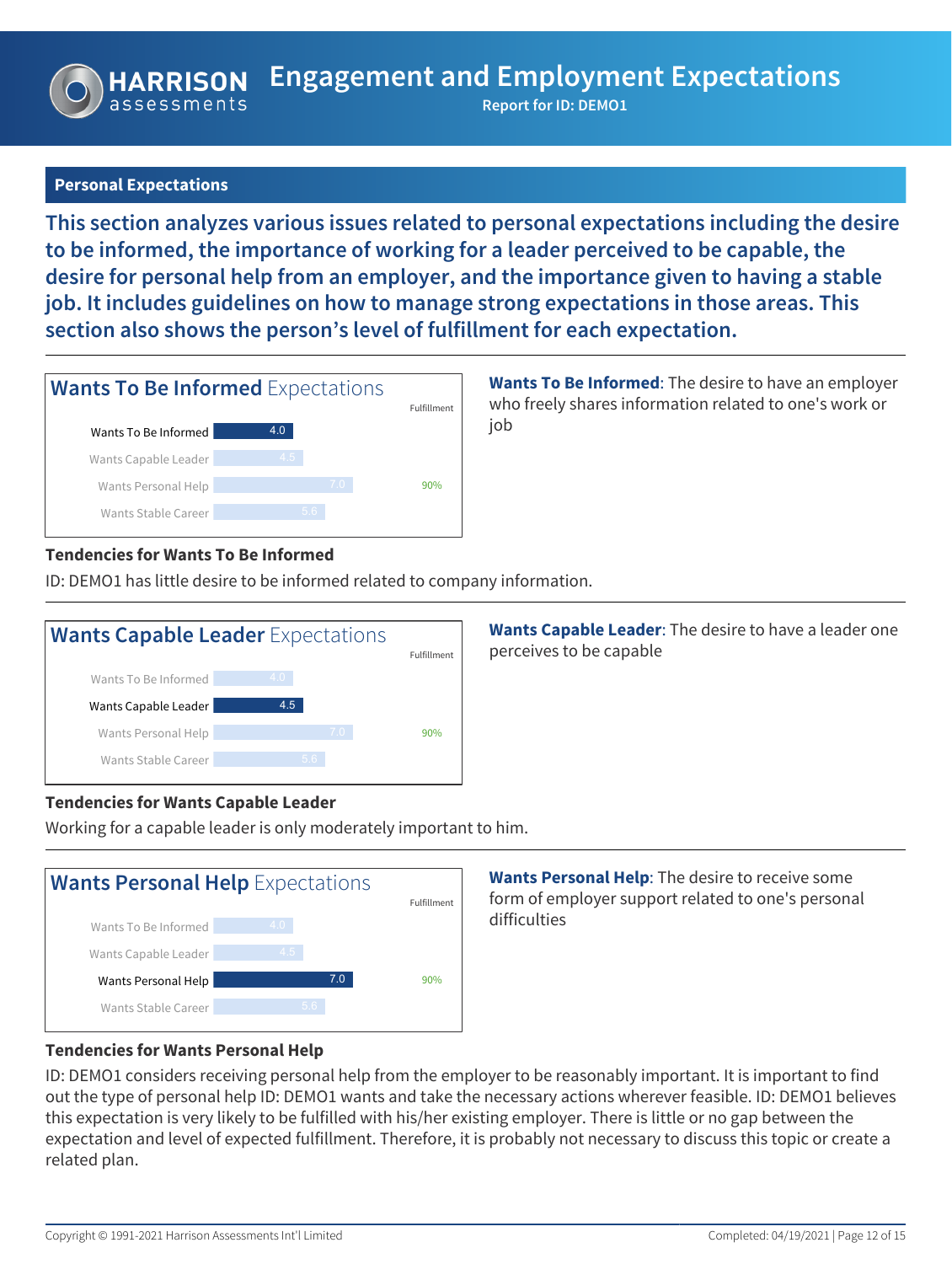**Engagement and Employment Expectations**

**Report for ID: DEMO1**



**Wants Stable Career**: The desire for long-term or permanent employment

# **Tendencies for Wants Stable Career**

**HARRISON** 

ID: DEMO1 considers having a stable career to be moderately important. ID: DEMO1 believes this expectation is reasonably likely to be fulfilled with his/her existing employer. There is little or no gap between the expectation and level of expected fulfillment. Therefore, it is probably not necessary to discuss this topic or create a related plan.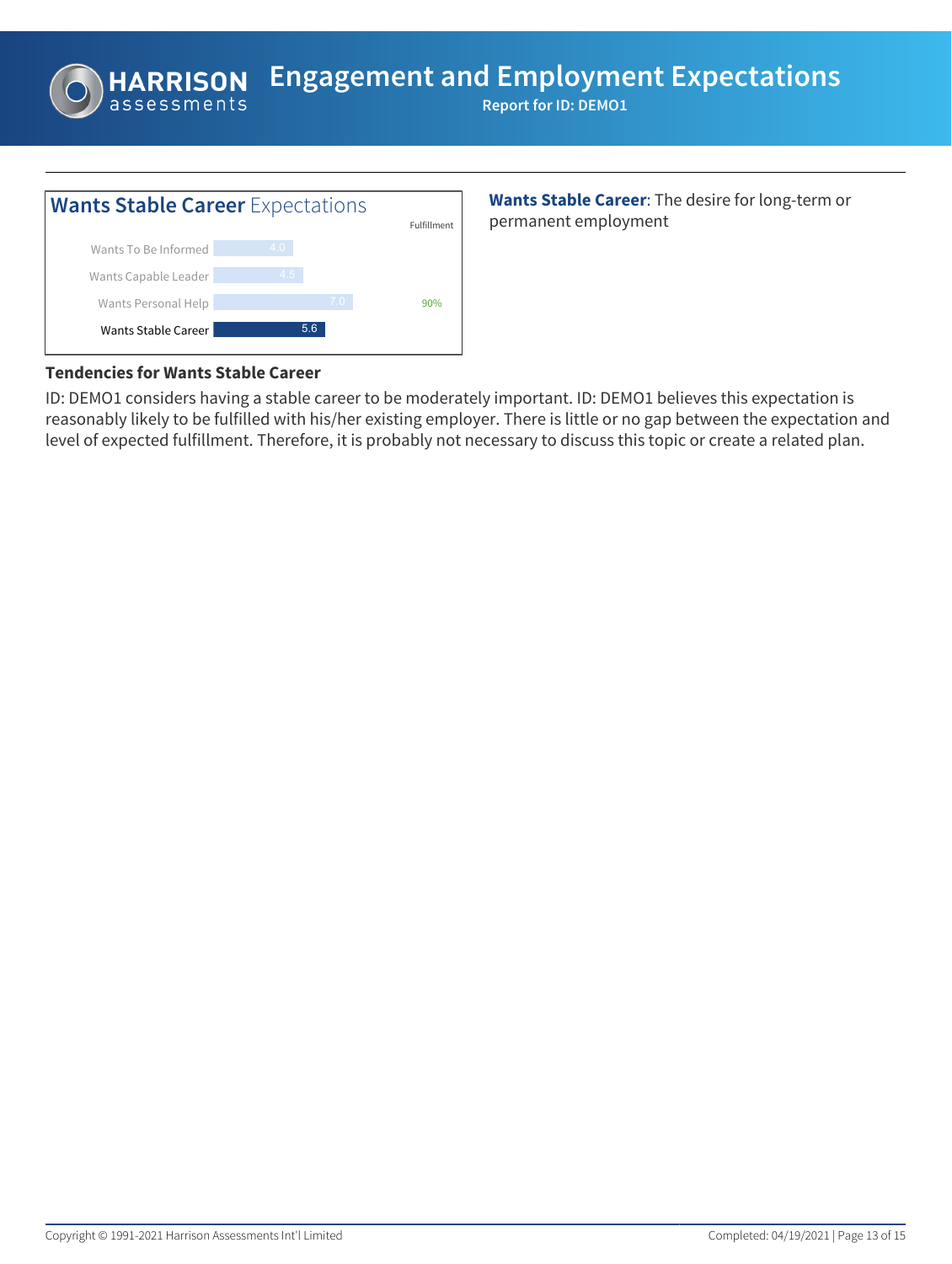# **Social Expectations**

**This section analyzes the desire for social opportunities at work in relationship to introversion and extroversion. It includes guidelines for managing strong social expectations. This section also shows the person's level of fulfillment for each expectation.**



**Wants Social Opportunities**: The desire to have a workplace that enables one to meet and interact with others

**Outgoing**: The tendency to be socially extroverted and the enjoyment of meeting new people

### **Tendencies for Wants Social Opportunities**

ID: DEMO1 has an extremely strong desire to have social opportunities related to work. Consider ways the company could facilitate social interaction. ID: DEMO1 believes this expectation is reasonably unlikely to be fulfilled with his/ her existing employer. There is a large gap between the expectation and level of expected fulfillment. It is important to discuss this topic and if possible create a plan for resolution.

ID: DEMO1 has a very strong tendency to be outgoing. Since ID: DEMO1 tends to be outgoing, you probably only need to organize some employee social events to help fulfill this desire.